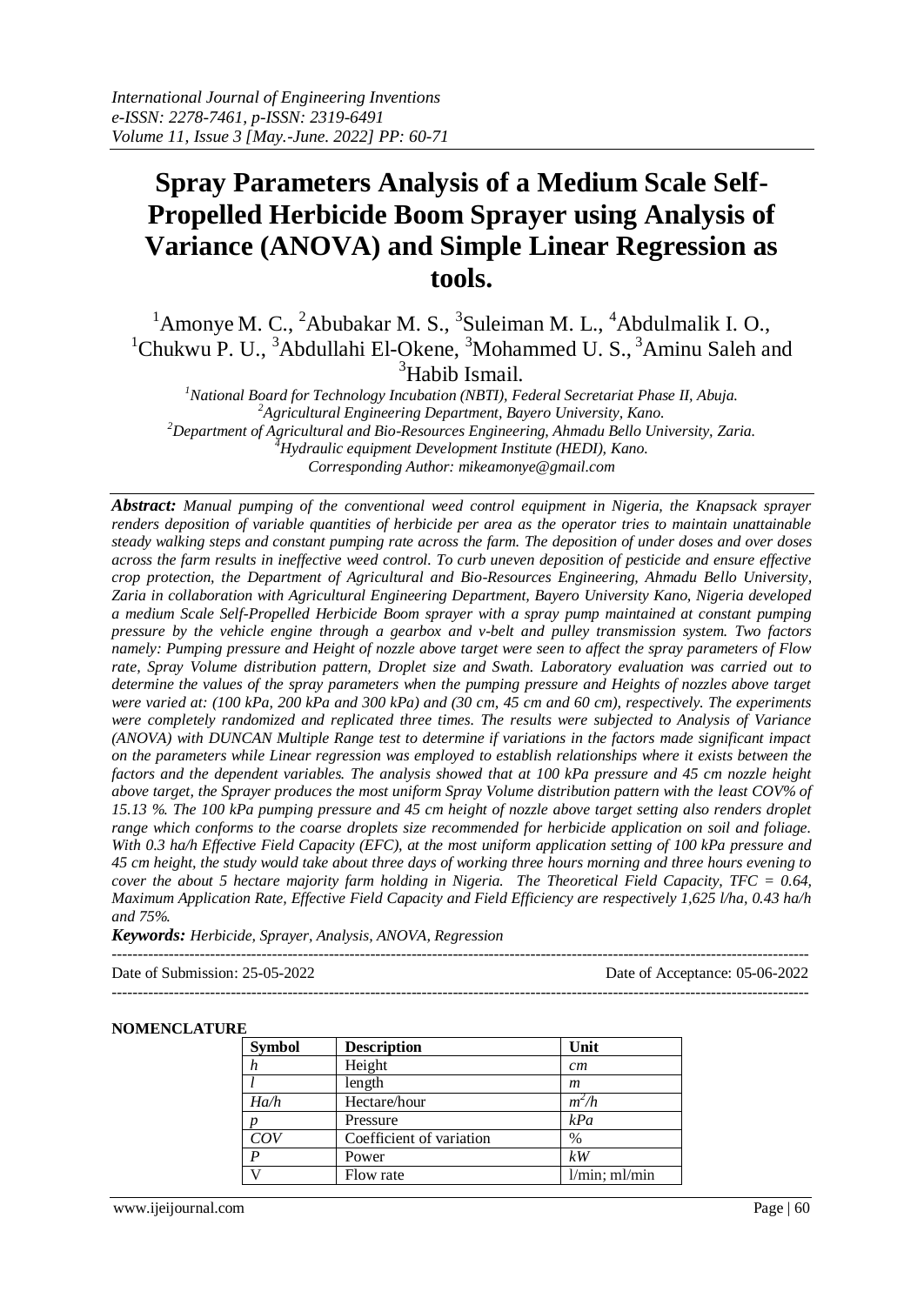|            | Volume discharge           | L (litters) |
|------------|----------------------------|-------------|
|            | Time                       | min         |
| VMD        | Volume Median Diameter     | um          |
| <b>EFC</b> | Effective field capacity   | ha/h        |
| <b>TFC</b> | Theoretical field capacity | ha/h        |

#### **I. INTRODUCTION**

The Sprayer is a 'Daihatsu Hijet' mini-truck modified to a Boom Sprayer with some locally available components. The components include: One 25:1 Gear reducer, One intermediate Gearbox, Four steel wheels (0.9 m diameter each), One herbicide spray pump (1.5 kW), One herbicide tank (100 liters' capacity), Spray boom with five impact nozzles, V-belts, pulleys and other connection accessories such as strainers, hoses and clips. The mini-truck has a 32 kW, 3-Cylinder inline petrol engine which drives the sprayer in direct drive, through its gearbox, a Gear Reducer and the rear axle to achieve low farm speeds at the wheels. The engine also powers the spray pump through V-belt transmission. A double grooved pulley attached to the output shaft of the gearbox transmits motion through V-belts to an intermediate gearbox which delivers motion to the Spray pump. The intermediate gearbox lever is used to start and stop the spray pump as and when necessary. Hoses connect the spray pump to the 100-liters capacity herbicide tank and also to the nozzles at the back of the vehicle frame. The boom sprayer moves on four steel wheels each of 90 cm diameter, offering higher ground clearance to allow post-emergence application without destroying growing crops. The 12.7 cm width of the steel wheel hub extends the vehicle track from 124.5 of the original Daihatsu Hijet mini-truck to 150 cm to permit movement in between ridges of 75 cm apart commonly used in Nigeria.

Plate I shows the Medium Scale Herbicide boom Sprayer with the rear chassis carrying the spray pump, chemical tank and other spraying appurtenances. The boom with nozzles is seen held on its attachment affixed at the rear end of the chassis. The intermediate gearbox which receives motion from the Daihatsu Hijet mini-truck gearbox and transmits to the spray pump is also indicated. The machine has the spray pump actuating lever positioned into the driver's cabin to enable engaging and disengaging the spray pump with ease. The machine's pertinent specifications are given in Table 1.



 **Plate I: Self-propelled herbicide boom sprayer**

| Table 1: Medium Scale Self-propelled herbicide boom sprayer specifications |  |  |
|----------------------------------------------------------------------------|--|--|
|----------------------------------------------------------------------------|--|--|

| Tuble 10 streamin peute pen propeneu nei biene boom spruger specifications |                  |
|----------------------------------------------------------------------------|------------------|
| Engine power:                                                              | 32.25 kW         |
| Track                                                                      | $150 \text{ cm}$ |
| Pump                                                                       | $1.5$ kW         |
| Ground clearance                                                           | 35.56 cm         |
| Transmission ratio                                                         | 300:1            |
| Wheel diameter:                                                            | $90 \text{ cm}$  |
| Boom width                                                                 | $200 \text{ cm}$ |
| No. of Nozzles                                                             |                  |

The experimental test rig for the laboratory experiments is a patternator (Plate II). It consists of twentytwo slanting channels underneath the nozzle spray. Water is employed as the test fluid. Tubes for collection of water running into each channel are placed under each channel outlet. The Medium Scale Herbicide boom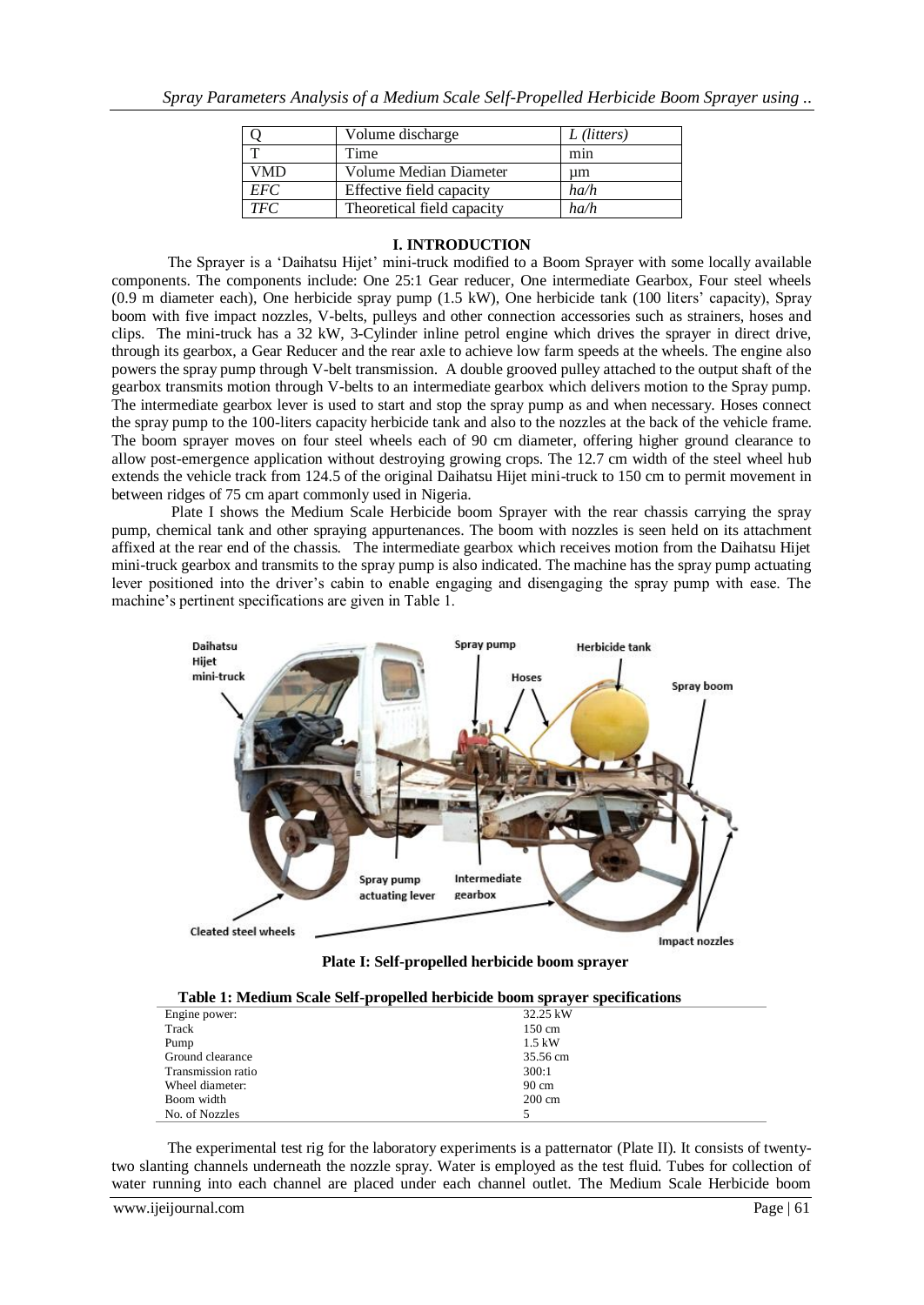sprayer was parked outside the laboratory with rear tires raised to prevent ground movement when the gearbox is engaged to power the spray pump. The boom of the sprayer is detached and mounted above the patternator table and connected by a long hose to the spray pump on the Sprayer. The hose from the spray pump is indicated in the picture. The heights of the nozzles above the patternator table are adjustable to enable experiments to be carried out at the various heights. A pressure gauge is placed close to the nozzles to read the pressure. The spray pump is driven by the engine of the vehicle through the gearbox and v-belt transmission such that vehicle forward speeds of 3.2 km/h, 6.21 km/h and 7.34 km/h corresponding to Gear 1, Gear 2 and Gear 3 respectively yield pumping pressures of 100 kPa, 200 kPa and 300 kPa. There are two factors which influence the spray parameters namely: the pumping pressure, occasioned by the vehicle forward speed and height of nozzle above target. The recommendation of McGinty et al.,  $(2014)$  that coarse herbicide droplets  $(300 - 400 \text{ VMD})$  be applied for weed control alongside the report of Holfman (2018) that coarse droplets for herbicide application are produced at low pressures of 100 kPa to 267 kPa informed varying the pressure at three levels of 100 kPa, 200 kPa and 300 kPa..

The report by Summer (2012), that nozzle spacing of 50 cm and height of nozzle above target from 38 cm to 60 cm are the usual practice for the common fan nozzles was adopted. The height of nozzles above target was varied at (30 cm, 45 cm, 60 cm); while the flow rate, droplet size and swath were determined. Also, the volumes collected by the twenty two collection tubes across the patternator during each experiment were employed to determine the spray volume distribution pattern across the entire settings. Spray volume distribution pattern is a critical sprayer parameter since the essence of spraying is to evenly deposit herbicide to achieve the desired results. Irregular or variable deposition implies deposition of over and under doses which is ineffective, destructive and most times wastage of chemical and man hour. The Experimental layout drafted using the Chart of Random numbers are shown in Table 2.



**Plate II: Patternator test rig inside the laboratory. The detached boom is mounted on the test rig**

| <b>Table 2: Experimental Layout</b> |          |          |
|-------------------------------------|----------|----------|
| $P_3H_2$                            | $P_2H_1$ | $P_2H_3$ |
| $P_2H_3$                            | $P_3H_2$ | $P_3H_2$ |
| $P_3H_3$                            | $P_2H_2$ | $P_1H_3$ |
| $P_1H_2$                            | $P_3H_1$ | $P_1H_1$ |
| $P_1H_1$                            | $P_3H_1$ | $P_1H_2$ |
| $P_2H_1$                            | $P_3H_3$ | $P_3H_1$ |
| $P_1H_2$                            | $P_3H_3$ | $P_1H_3$ |
| $P_3H_3$                            | $P_2H_2$ | $P_1H_1$ |
| $P_2H_1$                            | $P_1H_3$ | $P_2H_2$ |

The procedure for the determination of the flow rate, swath and droplet sizes are as follows: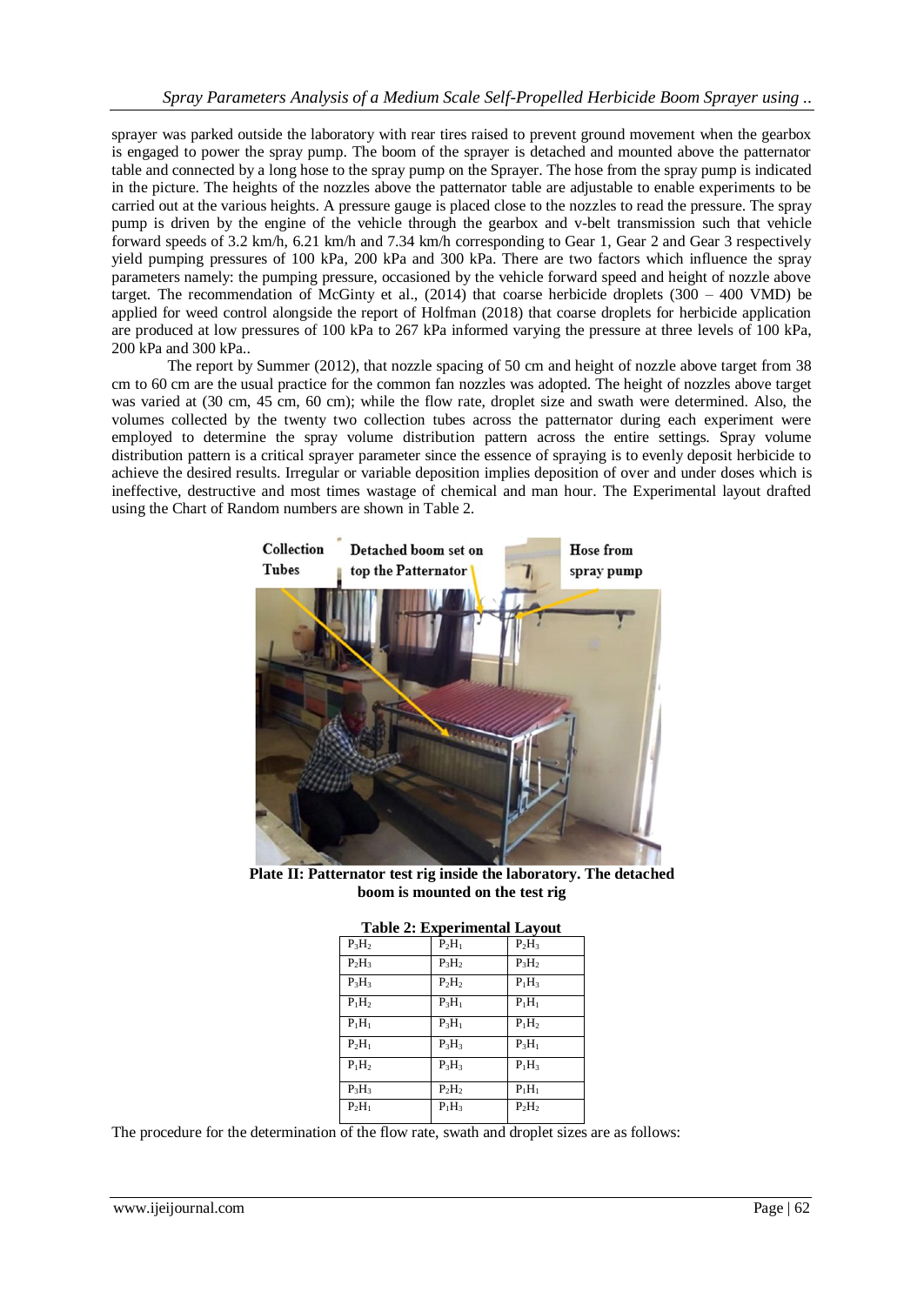Flow rate: Polythene sacks are tied to the boom such that liquid discharge from the nozzles collect in the sacks. After timed flow at the chosen pressure, the volumes are each measured using the graduated measuring cylinder. The flow rates were determined using expression given below.

$$
V = Q/t \, \text{l/min} \, (\text{Matthews } 1979) \tag{1}
$$

Where

 $V =$  Flow rate (l/min.)

 $Q =$  Average discharge in liters

 $T =$  Average time for discharge in minutes

 Spray volume distribution pattern: The spray pattern of single impact nozzle is tapered. To achieve uniform distribution on a boom of multiple nozzles, a degree of overlap of the spray patterns is required because spray distribution from a nozzle is generally more in the central region, reducing towards the outer edges, following a normal distribution. The patternator test at various heights enables the determination of the height that gives the most uniform spray volume distribution. The position corresponding to minimum coefficient of variation is selected as the best placement for the nozzles on the boom at the particular height of the nozzles from the target and at the given working pressure (Khurana et al., 2007).

The nozzle spray volumes were collected in the twenty two test tubes. The averages, standard deviation and coefficient of variations of the experiments were calculated and recorded.

 Droplet size: Glass slides were uniformly coated with magnesium oxide by burning two 10 cm strips of magnesium ribbon. Droplet samples were collected on the coated slides, at the various test pressures. The samples collected were then observed under a microscope fitted with a field Graticule eyepiece for precise droplet size measurement (Matthews, 1979). With the aid of mechanical stage of the microscope, the craters were lined in series on Graticule in which droplets are classified as 50 microns, 100 microns 200 microns and 400 microns.

 Swath: The spray from common agricultural nozzles including impact nozzles are cone shaped. Figure 1 depicts the spray pattern from overlapping multiple nozzles. The red, blue and green lines show that at any horizontal position along the Nozzle Height above target, the Spray volume distribution pattern and Swath must vary. Laboratory test is required to determine effect of variations in height on swath, thereby determine the height and swath which offers the optimum uniform deposition of herbicide. At the test height and pressure, the horizontal width covered by the spray during the three replications are measured using a meter tape. The average gives the swath for the particular pressure and height.



**Figure 1: Spray pattern from multiple nozzle**

Table 2 is the laboratory experimental results. The table depicts values of Flow rate, Coefficient of variation of volumes collected at each pressure/height setting for the flow volume distribution pattern, droplet size and swath for each of the experiments at the three pumping pressures: (100 kPa, 2000 kPa, and 300 kPa), and at the three heights of nozzles above target: (30 cm, 45 cm, and 60 cm).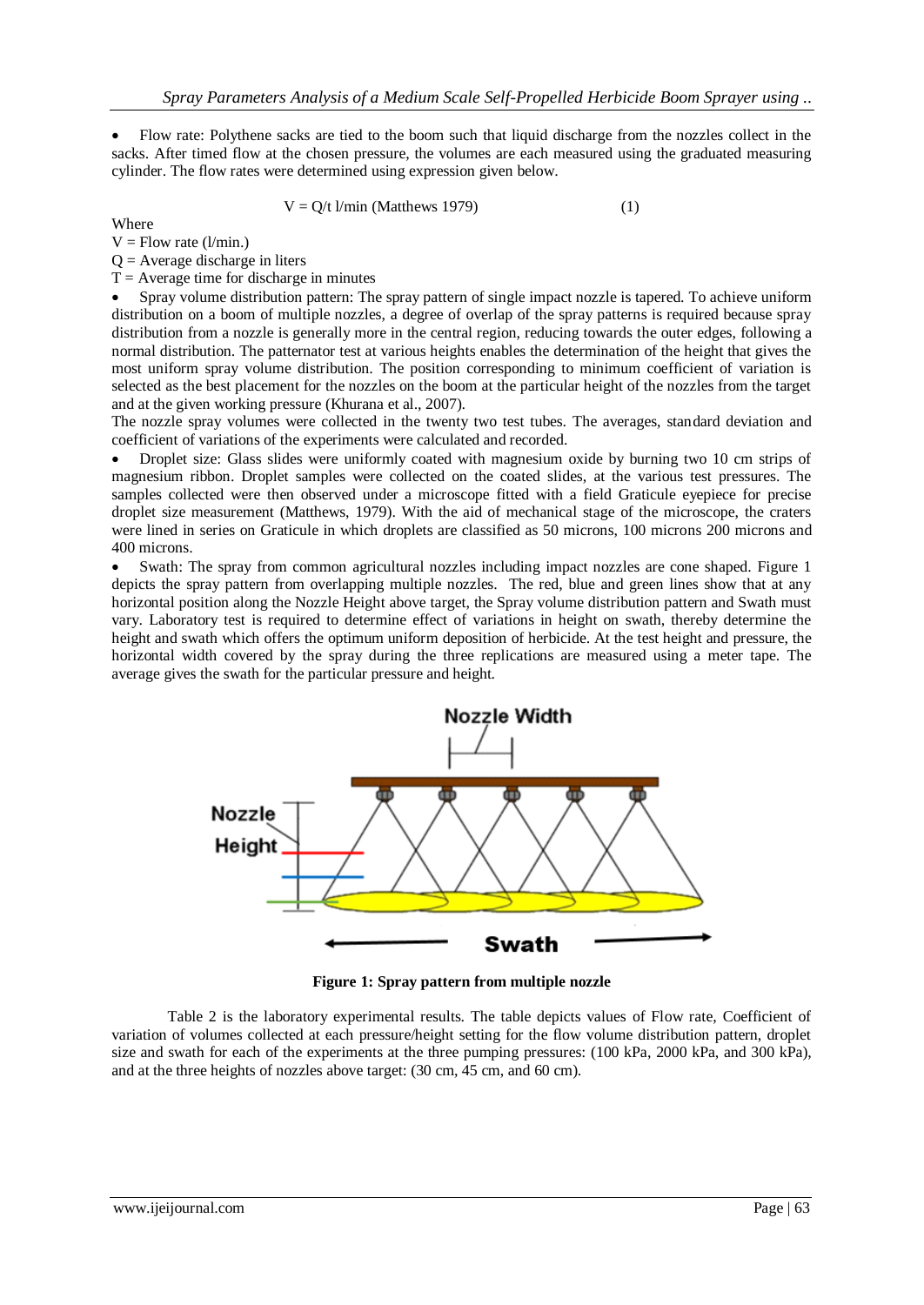|                  |                    |               | Table 3: Laboratory experimental results |           |                  |                     |
|------------------|--------------------|---------------|------------------------------------------|-----------|------------------|---------------------|
| No.              | Height of nozzles  | Pump pressure | Coefficient of                           | Flow rate | Swath            | <b>Droplet Size</b> |
|                  | above target (cm). | (kPa)         | variation (COVs                          | (L/min)   | (m)              | $(\mu m)$           |
| $\mathbf{1}$     | 30                 | 100           | $%$ )<br>30.6708                         | 7583      | 3.5              | 400                 |
| $\overline{2}$   | 30                 | 100           | 29.3663                                  | 13600     | 3.6              | 400                 |
| $\overline{3}$   | 30                 | 100           | 30.1172                                  | 17500     | 3.7              | 400                 |
| $\overline{4}$   | $\overline{30}$    | 200           | 27.1254                                  | 7583      | $\overline{4}$   | 300                 |
| $\overline{5}$   | $\overline{30}$    | 200           | 27.6271                                  | 13600     | 4.1              | 300                 |
|                  |                    |               |                                          |           |                  |                     |
| 6                | 30                 | 200           | 26.734                                   | 17500     | 4.2              | 300                 |
| $\boldsymbol{7}$ | 30                 | 300           | 23.8893                                  | 7583      | 4.4              | 250                 |
| 8                | 30                 | 300           | 23.8912                                  | 13600     | 4.5              | 250                 |
| 9                | 30                 | 300           | 23.7168                                  | 17500     | 4.6              | 250                 |
| 10               | 45                 | 100           | 15.2579                                  | 7582      | 3.6              | 400                 |
| 11               | 45                 | 100           | 15.4206                                  | 13601     | 3.7              | 400                 |
| 12               | 45                 | 100           | 15.2112                                  | 17501     | 3.9              | 400                 |
| 13               | 45                 | 200           | 15.6853                                  | 7584      | 4.4              | 300                 |
| 14               | 45                 | 200           | 15.94                                    | 13601     | 4.5              | 300                 |
| 15               | 45                 | 200           | 15.65                                    | 17501     | 4.6              | 300                 |
| 16               | $45\,$             | 300           | 15.915                                   | 7584      | 4.9              | 250                 |
| 17               | 45                 | 300           | 15.2777                                  | 13601     | 5.2              | 250                 |
| $18\,$           | 45                 | 300           | 15.2978                                  | 17501     | $\overline{5.2}$ | 250                 |
| 19               | 60                 | 100           | 16.3421                                  | 7582      | $\overline{3.5}$ | 400                 |
| $20\,$           | 60                 | 100           | 16.7142                                  | 13602     | 3.7              | 400                 |
| 21               | 60                 | 100           | 16.4685                                  | 17502     | $\overline{3.8}$ | 400                 |
| 22               | 60                 | 200           | 28.8026                                  | 7582      | $\overline{4}$   | 300                 |
| $\overline{23}$  | $\overline{60}$    | 200           | 28.7281                                  | 13602     | 4.1              | 300                 |
| 24               | 60                 | 200           | 28.022                                   | 17502     | 4.3              | 300                 |
| $25\,$           | 60                 | 300           | 30.2728                                  | 7581      | 4.8              | 250                 |
| 26               | 60                 | 300           | 30.4054                                  | 13602     | $\overline{5}$   | 250                 |
| 27               | 60                 | 300           | 30.4326                                  | 17502     | 5.1              | 250                 |
|                  |                    |               |                                          |           |                  |                     |

Analysis of variance (ANOVA) is a statistical test for detecting differences in group means when there is one parametric dependent variable and one or more independent variables. ANOVA is warranted in experimental designs with one dependent variable that is a continuous parametric numerical outcome measure, and multiple experimental groups within one or more independent (categorical) variables. In ANOVA terminology, independent variables are called factors, and groups within each factor are referred to as levels (Sawyer, 2017). ANOVA is a statistical technique to analyze variation in a response variable (continuous random variable) measured under conditions defined by discrete factors (classification variables, often with nominal levels). Frequently, we use ANOVA to test equality among several means by comparing variance among groups relative to variance within groups (random error). Ronald Fisher in 1918 pioneered the development of ANOVA as the extension of the t and the z tests for analyzing results of agricultural experiments. Today, ANOVA is included in almost every statistical package, which makes it accessible to investigators in all experimental sciences (Larson, 2008).

Comparisons of means procedures are also known as means separation or multiple comparisons. They are not statistical designs. They are methods or means of comparing different statistical means or averages within the designs. In any design in AVOVA table, F-cal for treatments can be either significant or not significant. If F-cal for treatments is not significant (there are no real differences between the treatment means), therefore, there is no need to compare the treatment means. If F-cal for treatments is significant (there are real differences between the treatment means), therefore, there is a need to compare the treatment means. ANOVA simply shows without the details of whether there are real differences between the treatment means or not. To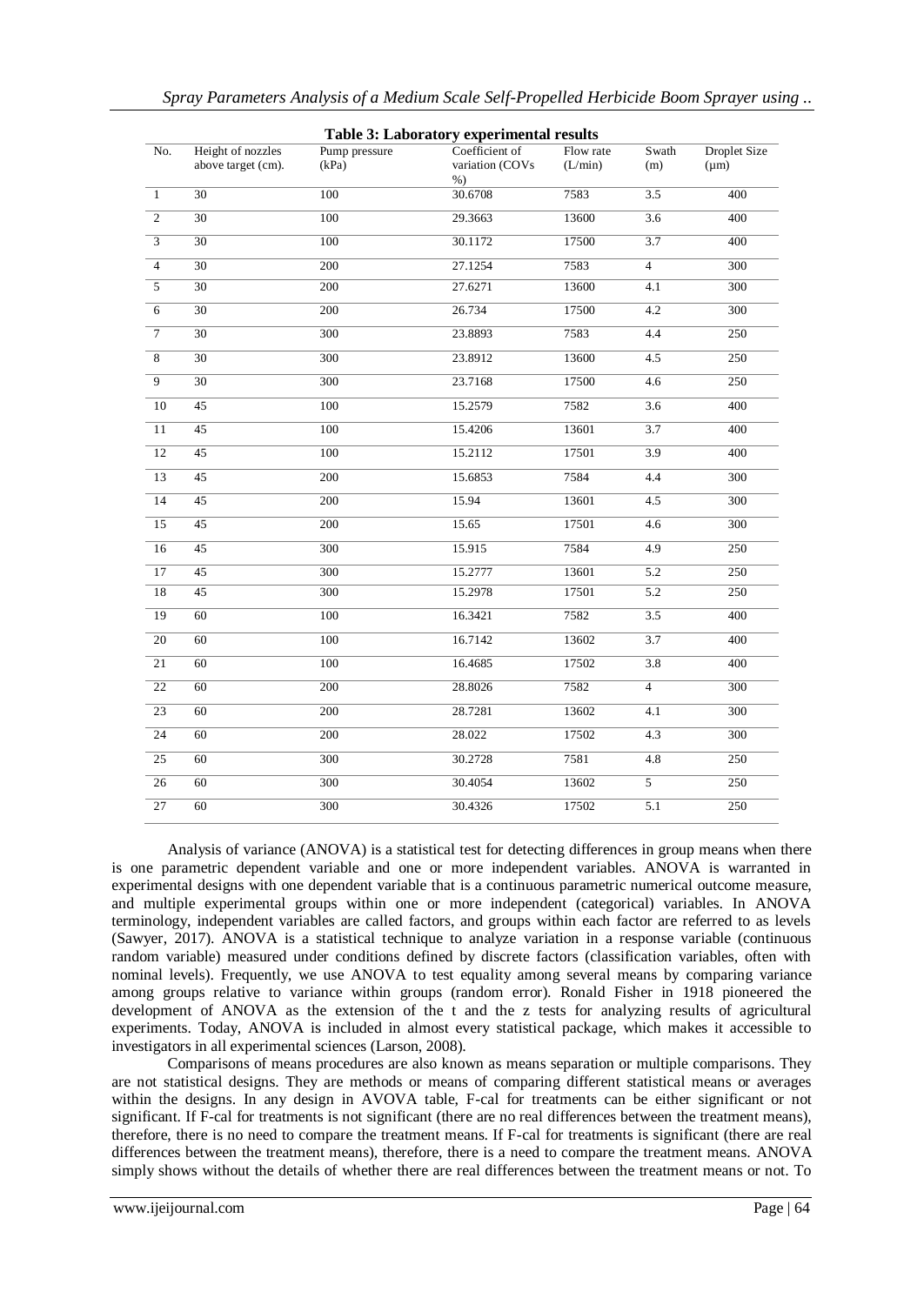get the real differences between the treatment means separation methods are employed. Ducan Multiple Range test (DMRT) is one of the most common methods used in comparing treatment means. DMRT summarizes the way in finding several significant differences with increasing values which, depending on the extent of the distance between the treatment means after arranging them. It is used to make all possible comparisons between treatment means. It is used to compare the mean of control treatment with the rest of the treatment means (Dafaallah, 2019).

The concept of linear regression was first proposed by Sir Francis Galton in 1894. Linear regression is a statistical test applied to a data set to define and quantify the relation between the considered variables (Chang 2004). It is a statistical technique widely applied by researchers in many fields to describe the nature of the relationship between variables. The relationship between the variables can be positive or negative, linear or nonlinear. In regression, the variables are categorized into independent variable and dependent variable. The dependent variable is a response variable that can be predicted by the independent variable. Hence, the independent variable is also called predictor variable (Foong *et al.,* 2018). Schneider et al., (2010) explains that Regression analysis is a type of statistical evaluation that enables three things:

 Description: Relationships among the dependent variables and the independent variables can be statistically described by means of regression analysis.

 Estimation: The values of the dependent variables can be estimated from the observed values of the independent variables.

 Prognostication: Risk factors that influence the outcome can be identified, and individual prognoses can be determined.

#### **II. METHODOLOGY**

SAS (Statistical Analysis System) software is comprehensive software which deals with many problems related to Statistical analysis, Spreadsheet, Data Creation and Graphics. It is a layered, multivendor architecture. It is a software system for data analysis and report writing. Analysis of variance (ANOVA) with Duncan multiple range test (DMRT) processed through Statistical analysis system (SAS) software on the experimental results enabled the determination of the spray characteristics of the Medium Scale Herbicide boom sprayer, with regard to flow rate, spray volume distribution pattern, droplet size and swath at the various heights of nozzles above target and pumping pressure settings. The outcomes of the ANOVA/DMRT for each of the parameters were further subjected to linear regression analysis using Excel Spreadsheet 2010; to determine the relationships between the factors and the spray parameters in deploying the equipment.

### **III. ANALYSIS RESULTS**

**Flow Rate:** The flow rates of the Prototype sprayer at three heights of nozzles above target and three pressures are presented in Table 4. The upper section of the table displays results for height variations, while the lower section displays the results for pressure variations. The variation of height at different levels did not produce any significant difference with respect to flow rate of the self-propelled herbicide boom sprayer. However, variations in pressure significantly affect the flow rate of the Self-propelled herbicide boom sprayer. Increase in the pumping pressure results in increase in the flow rate. Linear regression analysis of the effect of variation in pressure on flow rate is shown in Figure 2.

# **Table 4: Flow rates of the herbicide boom sprayer at three nozzle**

**heights above target and three pressures**<br>Table 3: Effect of variations in height and pressure on flow rate of

| the sen-propened herbicide boom sprayer |          |  |
|-----------------------------------------|----------|--|
| Flow Rate (ml/min)<br>Treatment         |          |  |
| Height (cm)                             |          |  |
| 30                                      | 12894.7  |  |
| 45                                      | 12895.0  |  |
| 60                                      | 12894.8  |  |
| SE±                                     | 0.29     |  |
| Pressure (kPa)                          |          |  |
| 100                                     | 7582.6c  |  |
| 200                                     | 13601.0b |  |
| 300                                     | 17501.0a |  |
| $SE+$                                   | 0.29     |  |

Means followed by the same letter within the same treatment group /column are statistically similar using DMRT at 5% level of significance.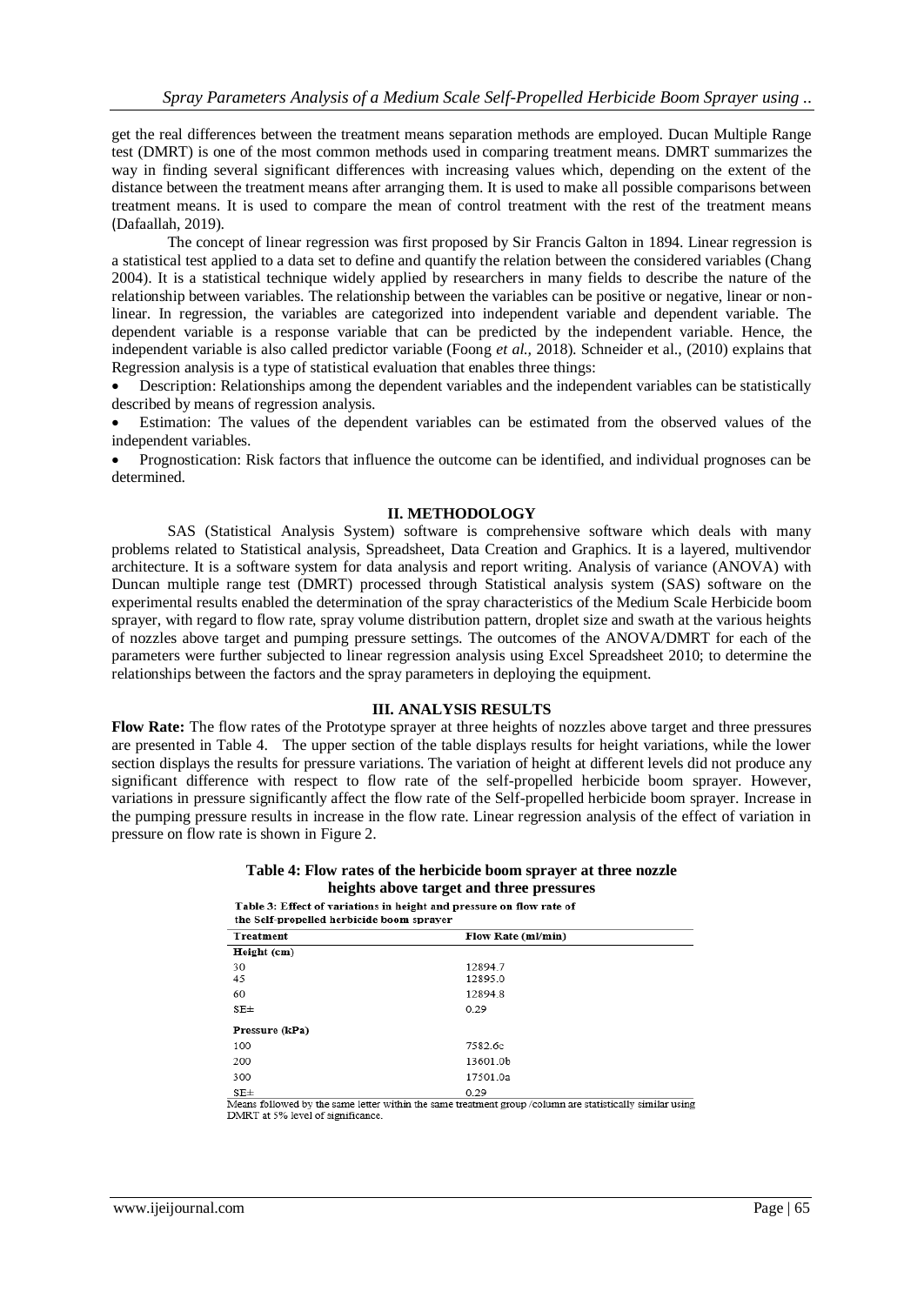

**Figure 2: Effect of pump pressure on flow rate**

Figure 2 shows that the effect of pump pressure on the flow rate is a near linear relationship which can be represented by a linear regression model equation. Increase in pump pressure is proportional to increase in flow rate. A feature of the novel boom sprayer is that at the recommended 100 kPa pump pressure for herbicide application small quantity of diluent would be required.

**Spray Volume Distribution Pattern:** The Coefficient of variation (COV %) for the Spray volume distribution pattern at the three heights of nozzles above target and pressures of 100 kPa, 200 kPa and 300 kPa are depicted in Tables 5a, 5b and 5c, respectively. The different coefficient of variations (COVs) at the various heights show that varying the height above target at different levels on the Self-propelled herbicide boom sprayer significantly affects the spray volume distribution pattern of the self-propelled herbicide sprayer. It can be noticed that pressure variations do not affect the spray volume distribution pattern of the prototype sprayer.

| three heights of nozzles above target and 100 kPa pressures |        |
|-------------------------------------------------------------|--------|
| Coefficient of variation $(COV %)$<br>Treatment             |        |
| Pressure (kPa) /Height (cm)                                 |        |
| $P100+H30$ cm                                               | 30.05a |

15.13c

16.49b

0.270

**Table 5a: The COV % for the spray volume distribution pattern of the boom sprayer at the three heights of nozzles above target and 100 kPa pressures**

| Means followed by the same letter within the same treatment group /column are statistically similar using |  |
|-----------------------------------------------------------------------------------------------------------|--|
| DMRT at 5% level of significance.                                                                         |  |

| Table 5b: The COV % for the spray volume distribution pattern of the boom sprayer at the three heights |
|--------------------------------------------------------------------------------------------------------|
| of nozzles above target and 200 kPa pressures                                                          |

| Treatment                   | Coefficient of variation (COV %) |
|-----------------------------|----------------------------------|
| Pressure (kPa) /Height (cm) |                                  |
| $P200+H30$ cm               | 37.33a                           |
| $P200 + H45$ cm             | 15.32c                           |
| $P200 + H60$ cm             | 27.14b                           |
| $SE+$                       | 0.617                            |

Means followed by the same letter within the same treatment group /column are statistically similar using DMRT at 5% level of significance

P100+H45 cm

P100+H60 cm

 $SE\pm$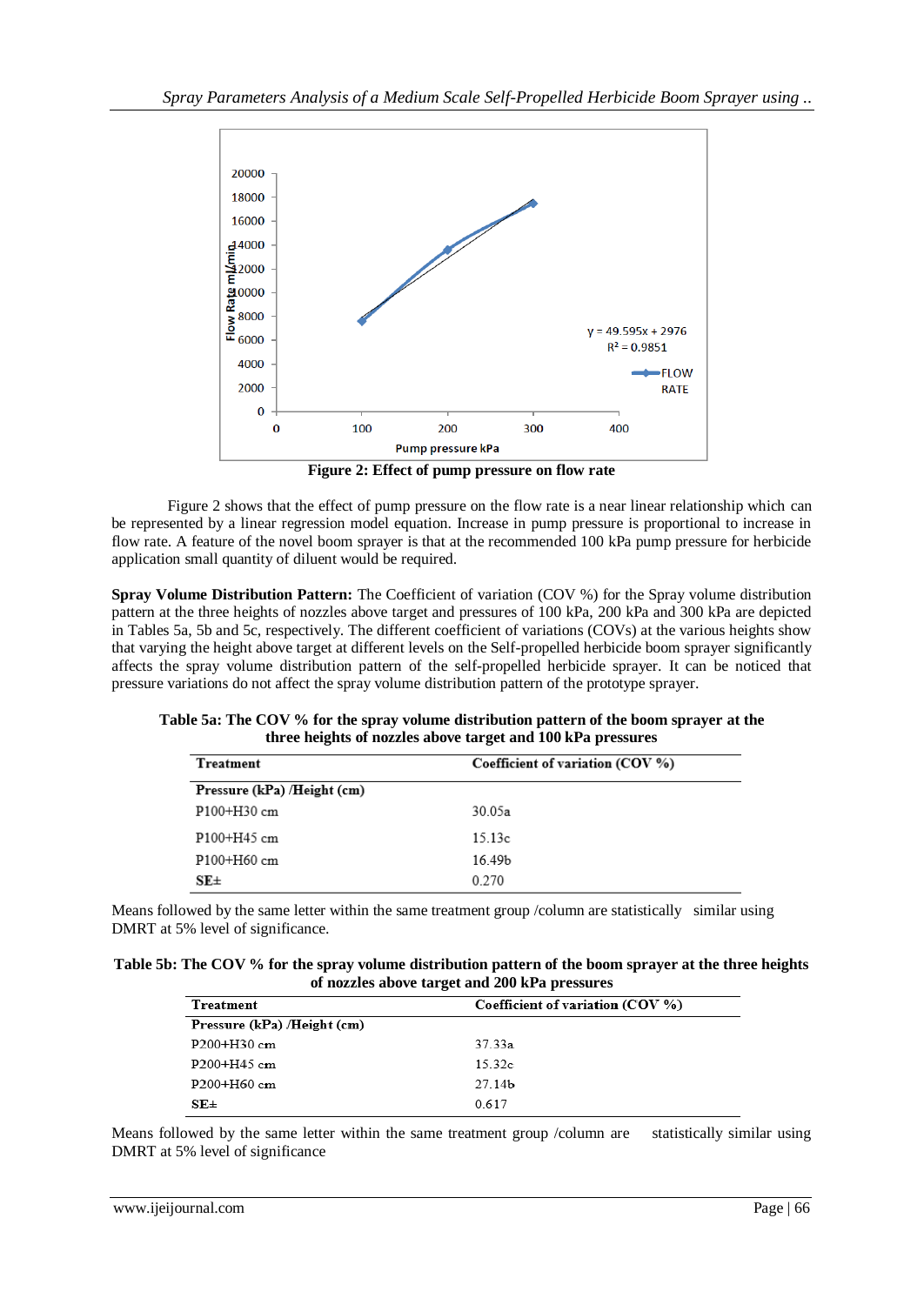| Treatment                   | Coefficient of variation (COV %) |  |  |  |
|-----------------------------|----------------------------------|--|--|--|
| Pressure (kPa) /Height (cm) |                                  |  |  |  |
| $P300 + H30$ cm             | 30.39a                           |  |  |  |
| $P300 + H45$ cm             | 15.26b                           |  |  |  |
| 30.39a<br>$P300 + H60$ cm   |                                  |  |  |  |
| $SE \pm$                    | 0.141                            |  |  |  |

| Table 5c: The COV % for the spray volume distribution pattern of the boom sprayer at the |
|------------------------------------------------------------------------------------------|
| three heights of nozzles above target and 300 kPa pressures                              |

Means followed by the same letter within the same treatment group /column are statistically similar using DMRT at 5% level of significance.

The linear regression analysis of the effect of height of nozzle above target on the spray volume distribution pattern at 100 kPa, 200 kPa and 300 kPa are depicted in Figure 3a, 3b and 3c respectively. The height of nozzles above target play very important role in spray volume distribution of the spray boom. If the boom height is lower than the optimum height above target, uneven spray dispersion can occur. A lower boom will prevent proper overlap or even cause a complete lack of application. These cases are problematic because weeds can develop resistance to herbicides when they receive sub-lethal doses. In the area directly under the nozzle, severe over application can occur, which results in wasted product and is environmentally harmful to the crop. Also, if the height of the boom above target is higher than the optimum height, droplet drift can increase. This would result in application to areas that was not intended to be treated and under dozing of targeted areas as much herbicide would be lost to drift. Hence the need to ascertain the optimum height and pumping pressure for the most uniform spray volume distribution.

Tables 5a shows high coefficient of variation COV% at 30 cm height of nozzle above target while the COV% at heights of 45 cm and 60 cm are low indicating that application at 100 kPa pressure can be expected to be fairly uniform at heights of nozzles above target of 45 cm and 60 cm but irregular at height of nozzle above target of 30 cm. Table 5b at pumping pressure of 200 kPa depicts large COV% at both heights of nozzles above target of 30 cm and 60 cm. The least COV% is recorded at 45 cm height of nozzle above target. The same behaviour is depicted at Table 5c pumping pressure of 300k. The least COV% is recorded at height of nozzle above target of 45 cm. For the three pressures, the COV% remained close and low at height of nozzles above target of 45 cm. The least COV of 15.13 % is achieved at speed of 3.2 km/h corresponding to pressure of 100 kPa which is the rated pressure for impact nozzles (Jones 2006). Hence, spraying at forward speed of 3.2 km/h and 100 kPa pressure assuredly ensures the most uniform deposition of the boom sprayer when the height above target is 45 cm.

The linear regression analysis shown in Figure 3a, Figure 3b and Figure 3c confirm the above inferences. Figure 3a shows that the point with the lowest COV% when spraying at 100 kPa is 45 cm mark. For heights below 45 cm, the COV% increases steeply while heights above 45 cm depicts gradual increase in COV%. Similarly, Figure 3b depicts that when spraying at 200 kPa, the effect of height of nozzle above target and COV% is not linear and that heights below and above 45 cm record higher COV% than the 45 cm height. Steep increases of COV% are marked at heights below 45 cm and heights above 45 cm. Also, when spraying at 300 kPa the 45 cm height is the height with the least COV%. The relationship is not linear and heights above 45 cm register steeper increases in COV% than heights of nozzles below 45 cm. The 45 cm height of nozzles above target is the optimum height to achieve uniform deposition of herbicide on soil and foliage using the novel boom sprayer.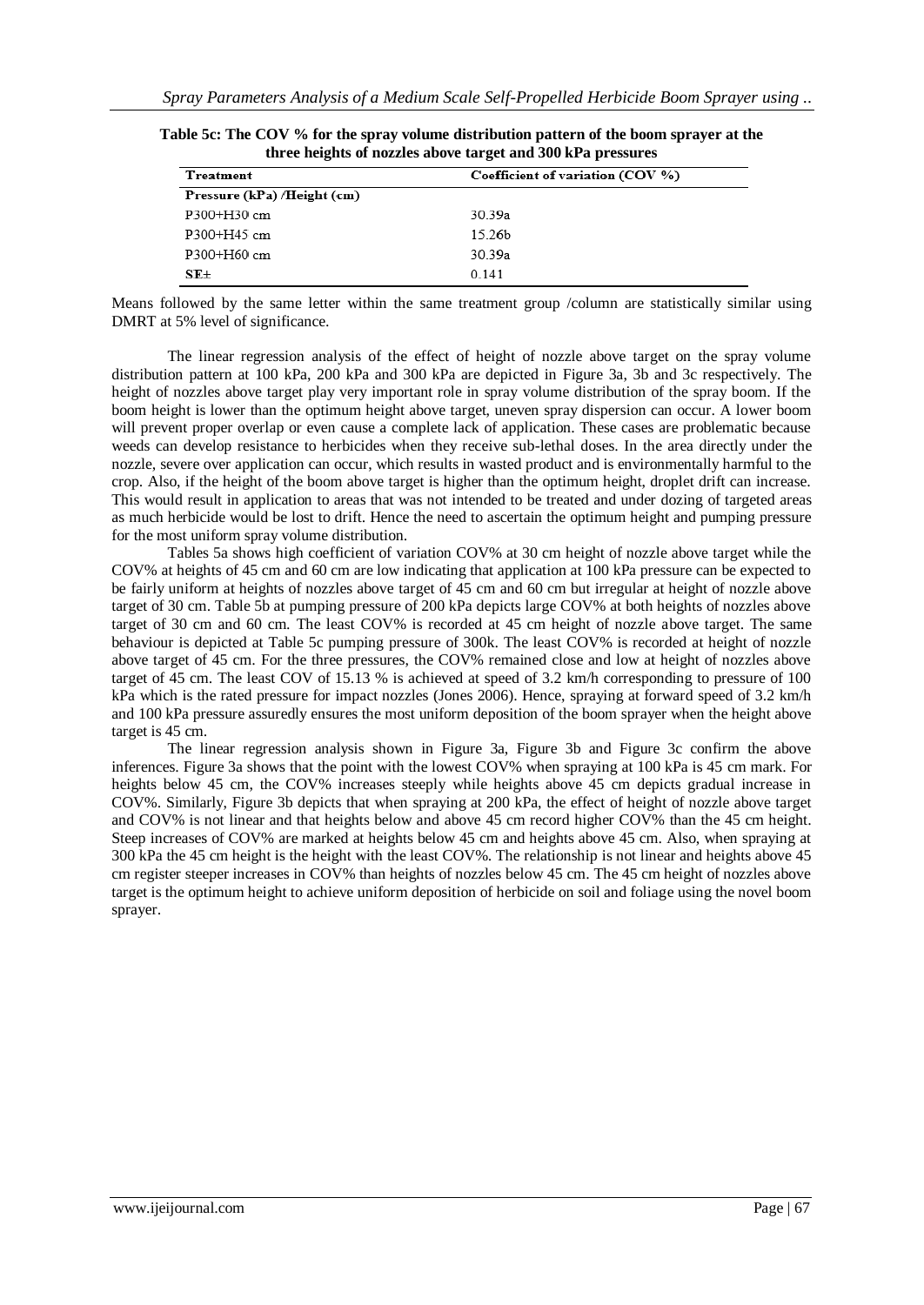

 **Figure 3a: Effect of height of nozzles above target on COV% at 100 kPa pump pressure**



**Figure 3b: Effect of height of nozzles above target on COV% at 200 kPa pump pressure**



**Figure 3c: Effect of height of nozzles above target on COV% at 300 kPa pump pressure**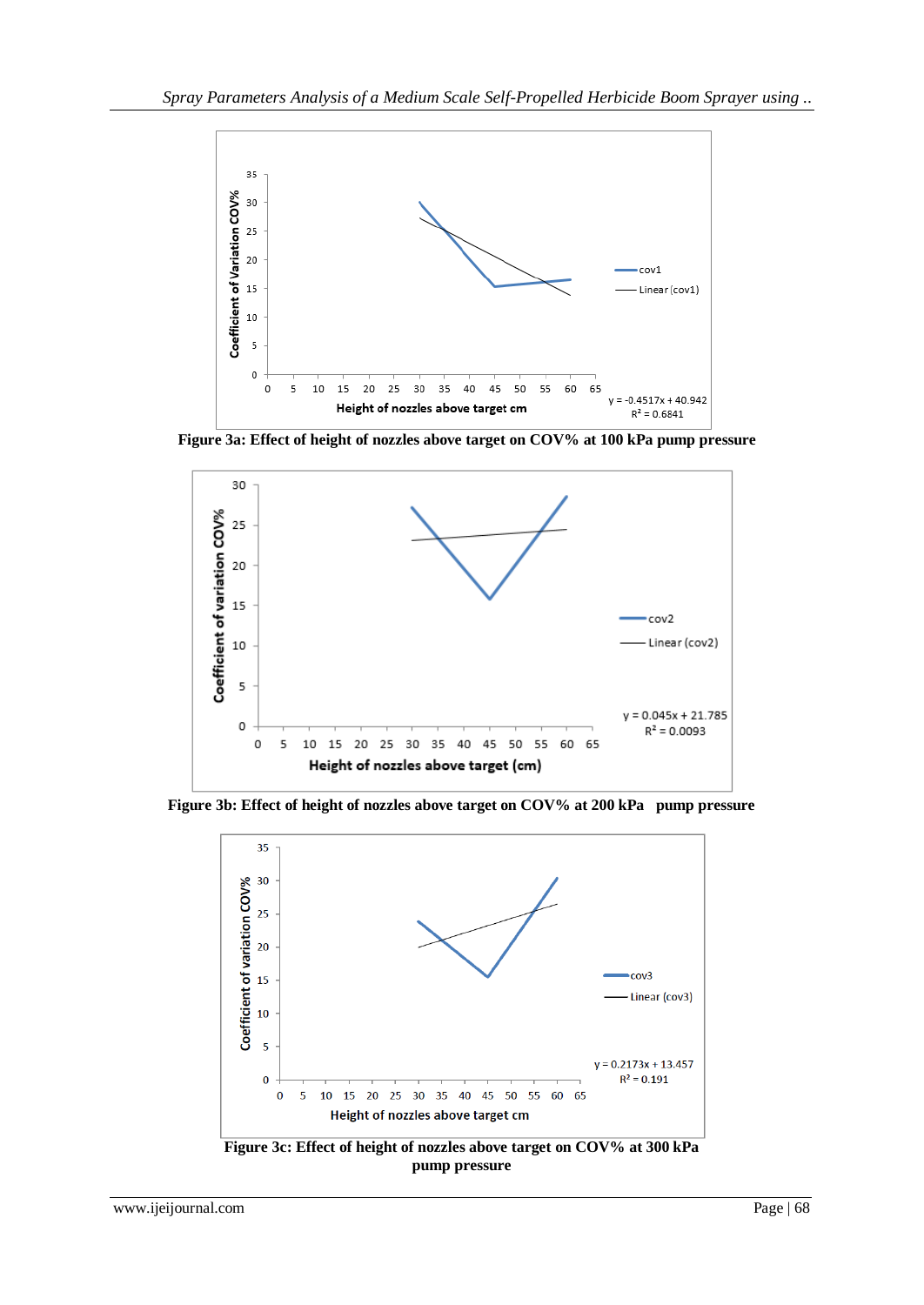**Droplet Size:** The mean droplet spectrum of the sprayer at three heights of nozzles above target and three pressures are presented in Table 6. The upper section of the table displays results for height variations, while the lower section displays the results for pressure variations. Spraying at the heights of 30 cm, 45 cm and 60 cm respectively does not show any significant difference on droplet size range of the boom sprayer in all the test fields. The values are statistically the same. However, pressure variations significantly affect the performance of the droplet size range. The sprayer produces choice range for herbicide application of about 300 - 400 µm VMD; at the pressure of 100 kPa It is followed by 200 kPa while 300 kPa significantly produced the least droplet size range (200-250 µm VMD). The linear regression graph is presented in Figure 4.

#### **Table 6: Droplet spectrum of the boom sprayer at three nozzle heights above target and three pumping pressures**

| Table 4.4: Effect of variations in height above target and pumping pressure |
|-----------------------------------------------------------------------------|
| on droplet size of Self-propelled herbicide boom sprayer prototype          |

| Treatment                                                                                        | Droplet Size (µm VMD)                         |
|--------------------------------------------------------------------------------------------------|-----------------------------------------------|
| Height (cm)                                                                                      |                                               |
| 30                                                                                               | 300.00                                        |
| 45                                                                                               | 300.00                                        |
| 60                                                                                               | 300.00                                        |
| $SE\pm$                                                                                          | 5.826                                         |
| Pressure (kPa)                                                                                   |                                               |
| 100                                                                                              | 400.00a                                       |
| 200                                                                                              | 272.22b                                       |
| 300                                                                                              | 227.78c                                       |
| $SE\pm$<br>. .<br>.<br>$ -$<br>$\overline{\phantom{a}}$<br>--<br>the contract of the contract of | 5.826<br>.<br>---<br>$\overline{\phantom{a}}$ |

Means followed by the same letter within the same treatment group /column are statistically similar using DMRT at 5% level of significance.



**Figure 4: Effect of pump pressure on droplet size**

The figure shows that the effect of pump pressure on droplet size is a near relationship which can be represented by a linear regression model equation. The pump pressure is inversely proportional to the droplet size. The lower the pump pressure, the bigger the droplet size. The self-propelled sprayer produces coarse droplets suitable for herbicide application at pump pressure of 100 kPa as recommended by Jones (1990) for impact nozzles.

**Swath:** Table 7 shows the effect of height above target and pressure on swath of self-propelled herbicide boom sprayer. The upper section of the table displays results for height variations, while the lower section displays the results for pressure variations. Variations in height above target of the self-propelled herbicide boom sprayer prototype significantly affects the performance of swath width of the machine. Elevating the sprayer at the height of 60 cm produced the highest swath of the self-propelled herbicide boom sprayer followed by height of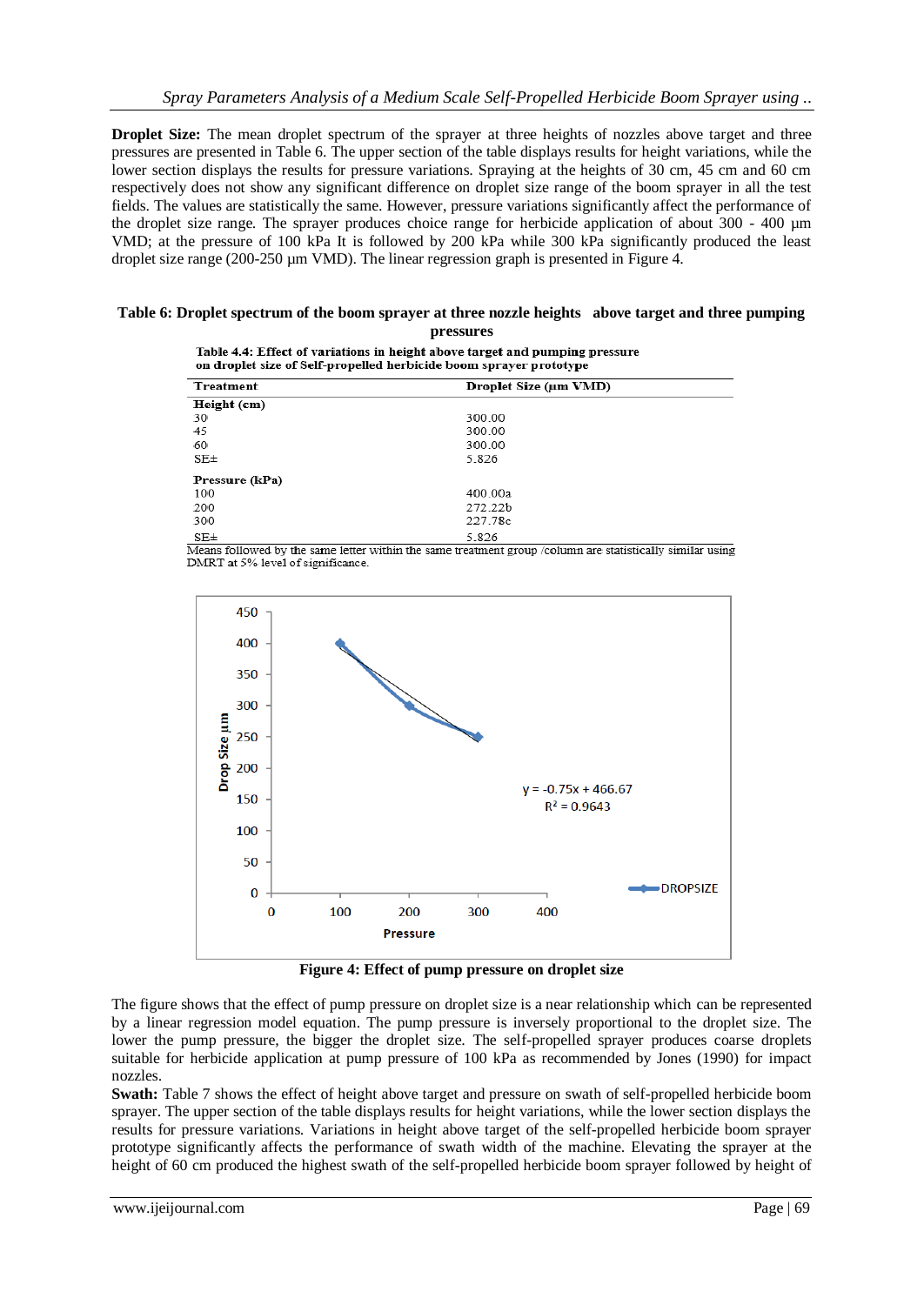45 cm while at the height of 30cm produced the least swath. Also, applying pressure at varying rate significantly affects the performance of swath width of the self-propelled herbicide boom sprayer.

|  |  |  | Table 7: Swath of the boom sprayer at three nozzle heights above target and three pumping pressures |  |
|--|--|--|-----------------------------------------------------------------------------------------------------|--|
|  |  |  |                                                                                                     |  |

| Treatment      | Swath (m) |
|----------------|-----------|
| Height (cm)    |           |
| 30             | 3.71c     |
| 45             | 4.12b     |
| 60             | 4.98a     |
| $SE \pm$       | 0.016     |
| Pressure (kPa) |           |
| 100            | 4.11c     |
| 200            | 4.28b     |
| 300            | 4.42a     |
| $SE \pm$       | 0.016     |

Means followed by the same letter within the same treatment group /column are statistically similar using DMRT at 5% level of significance.

Applying pressure at 300 kPa significantly produced the highest swath followed by the application rate of 200 kPa while the application of pressure at 100 kPa produced the least swath of the self-propelled herbicide boom sprayer. Thus, the highest Swath of 5.2 m is recorded at the highest height above target of 60 cm and highest pressure of 300kPa. Similarly, the lowest swath of 3.5 m is recorded at the lowest height above target of 30 cm and lowest pressure of 100 kPa. Figure 5 and figure 4.5 linear regression curves showing the Effect of pressure on swath and the effect of height of nozzles above target on swath respectively.

Linear regression depicts that effect of pressure on swath and effect of height of nozzles above target are both linear and can each be represented by linear regression model equations. Thus, the greater the pressure, the greater the swath. Similarly, higher height of nozzle above target will engender bigger swath and vice versa. At the optimum performance setting of 45 cm height and 100 kPa pressure, the machine achieves a swath width of 4.1 m.



**Figure 5a: Effect of pump pressure on swath**